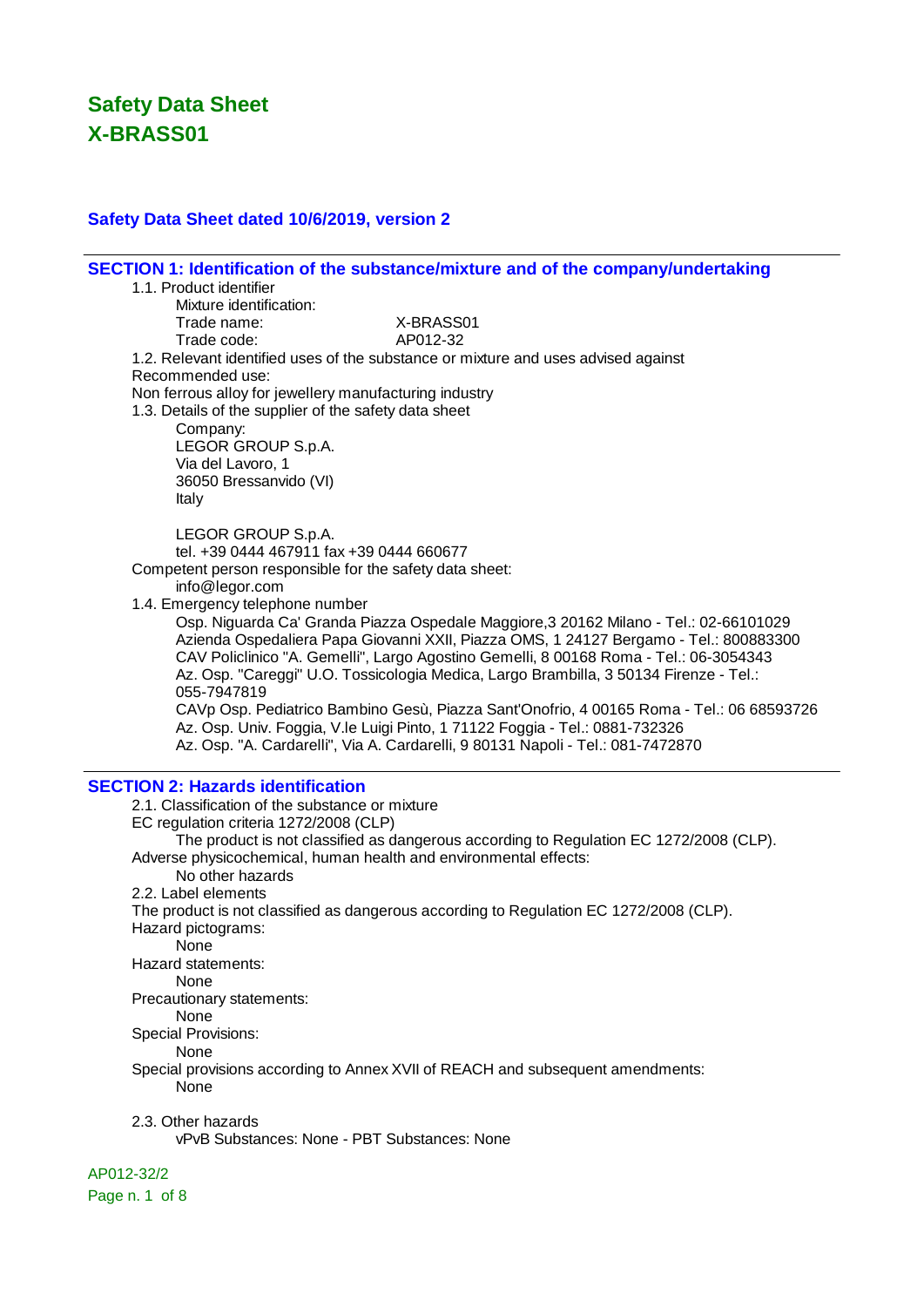Other Hazards: No other hazards

#### **SECTION 3: Composition/information on ingredients**

3.1. Substances

N.A.

3.2. Mixtures

Hazardous components within the meaning of the CLP regulation and related classification:

| ∣Qtv             | <b>Name</b> | <b>Ident. Number</b> |           | <b>Classification</b>            |
|------------------|-------------|----------------------|-----------|----------------------------------|
| >= 80% -  Copper |             | CAS:                 | 7440-50-8 | Substance with a Union workplace |
| $ $ < 90%        |             | EC:                  | 231-159-6 | lexposure limit.                 |

#### **SECTION 4: First aid measures**

4.1. Description of first aid measures

- In case of skin contact:
	- Wash with plenty of water and soap.
- In case of eyes contact:

In case of contact with eyes, rinse immediately with plenty of water and seek medical advice. In case of Ingestion:

Do not under any circumstances induce vomiting. OBTAIN A MEDICAL EXAMINATION IMMEDIATELY.

In case of Inhalation:

Remove casualty to fresh air and keep warm and at rest.

- 4.2. Most important symptoms and effects, both acute and delayed
	- None
- 4.3. Indication of any immediate medical attention and special treatment needed Treatment:

## None

#### **SECTION 5: Firefighting measures**

- 5.1. Extinguishing media
	- Suitable extinguishing media:
		- Water.
		- Carbon dioxide (CO2).

Extinguishing media which must not be used for safety reasons:

- None in particular.
- 5.2. Special hazards arising from the substance or mixture Do not inhale explosion and combustion gases. Burning produces heavy smoke.
- 5.3. Advice for firefighters

Use suitable breathing apparatus . Collect contaminated fire extinguishing water separately. This must not be discharged into drains. Move undamaged containers from immediate hazard area if it can be done safely.

#### **SECTION 6: Accidental release measures**

- 6.1. Personal precautions, protective equipment and emergency procedures Wear personal protection equipment. Remove persons to safety. See protective measures under point 7 and 8.
- 6.2. Environmental precautions

AP012-32/2 Page n. 2 of 8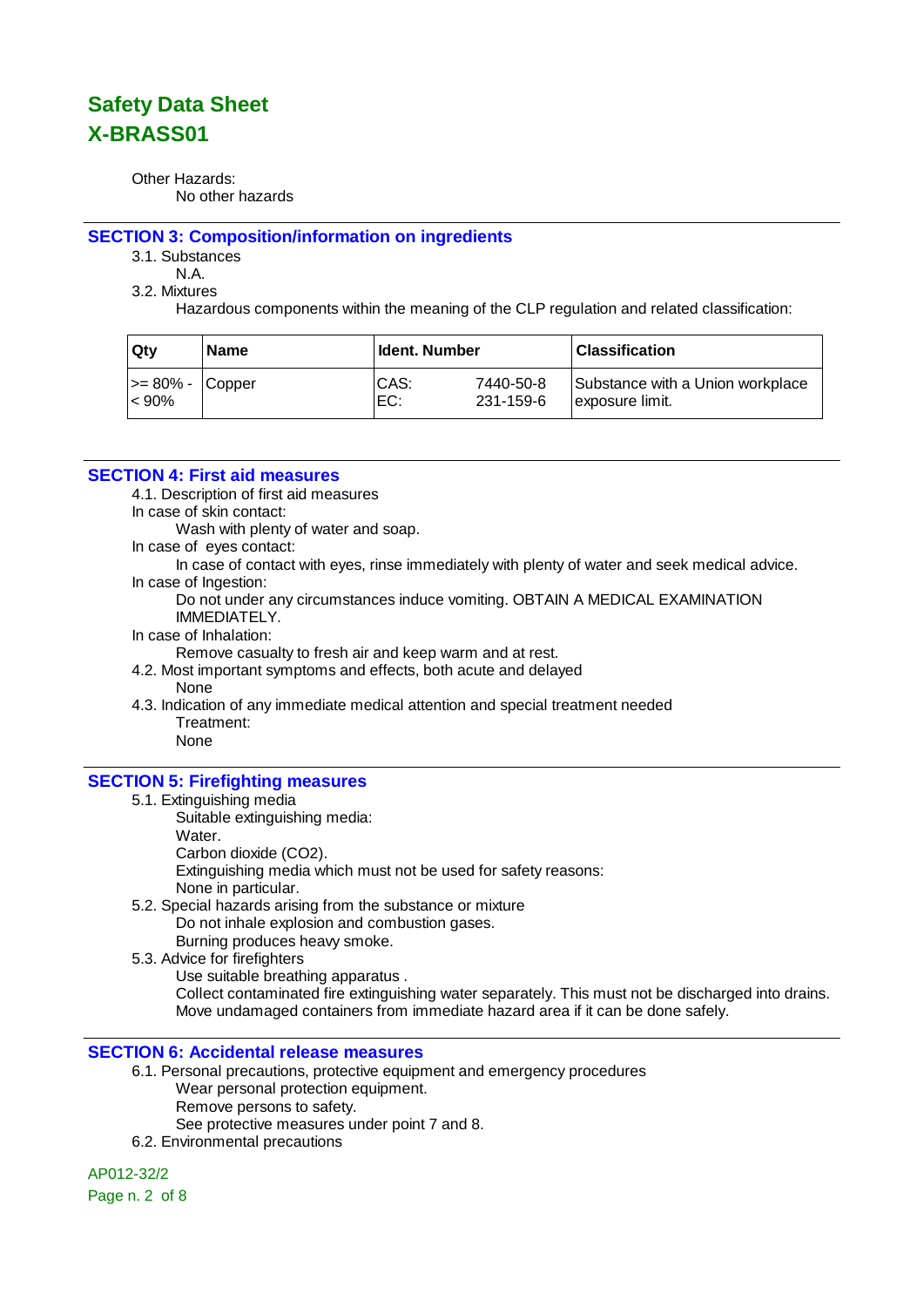Do not allow to enter into soil/subsoil. Do not allow to enter into surface water or drains. Retain contaminated washing water and dispose it.

In case of gas escape or of entry into waterways, soil or drains, inform the responsible authorities. Suitable material for taking up: absorbing material, organic, sand

6.3. Methods and material for containment and cleaning up

Wash with plenty of water.

6.4. Reference to other sections See also section 8 and 13

### **SECTION 7: Handling and storage**

7.1. Precautions for safe handling

- Avoid contact with skin and eyes, inhalation of vapours and mists. Do not eat or drink while working. See also section 8 for recommended protective equipment.
- 7.2. Conditions for safe storage, including any incompatibilities

Keep away from food, drink and feed. Incompatible materials: None in particular. Instructions as regards storage premises: Adequately ventilated premises.

7.3. Specific end use(s) None in particular

### **SECTION 8: Exposure controls/personal protection**

#### 8.1. Control parameters

Copper - CAS: 7440-50-8

EU

 ACGIH - TWA(8h): 1 mg/m3 - Notes: Dusts and mists, as Cu. Irr, GI, metal fume fever ACGIH - TWA(8h): 0.2 mg/m3 - Notes: Fume, as Cu. Irr, GI, metal fume fever

DNEL Exposure Limit Values

Copper - CAS: 7440-50-8

Worker Industry: 0.041 mg/kg - Exposure: Human Dermal - Frequency: Long Term, systemic effects

Worker Industry: 0.041 mg/kg - Exposure: Human Inhalation - Frequency: Long Term, systemic effects

Worker Industry: 0.082 mg/kg - Exposure: Human Dermal - Frequency: Short Term, systemic effects

Worker Industry: 0.082 mg/kg - Exposure: Human Inhalation - Frequency: Short Term, systemic effects

PNEC Exposure Limit Values

N.A.

8.2. Exposure controls

Eye protection:

Not needed for normal use. Anyway, operate according good working practices.

Protection for skin:

No special precaution must be adopted for normal use.

Protection for hands:

Not needed for normal use.

Respiratory protection:

Not needed for normal use.

Thermal Hazards:

None

Environmental exposure controls:

None

Appropriate engineering controls:

AP012-32/2

Page n. 3 of 8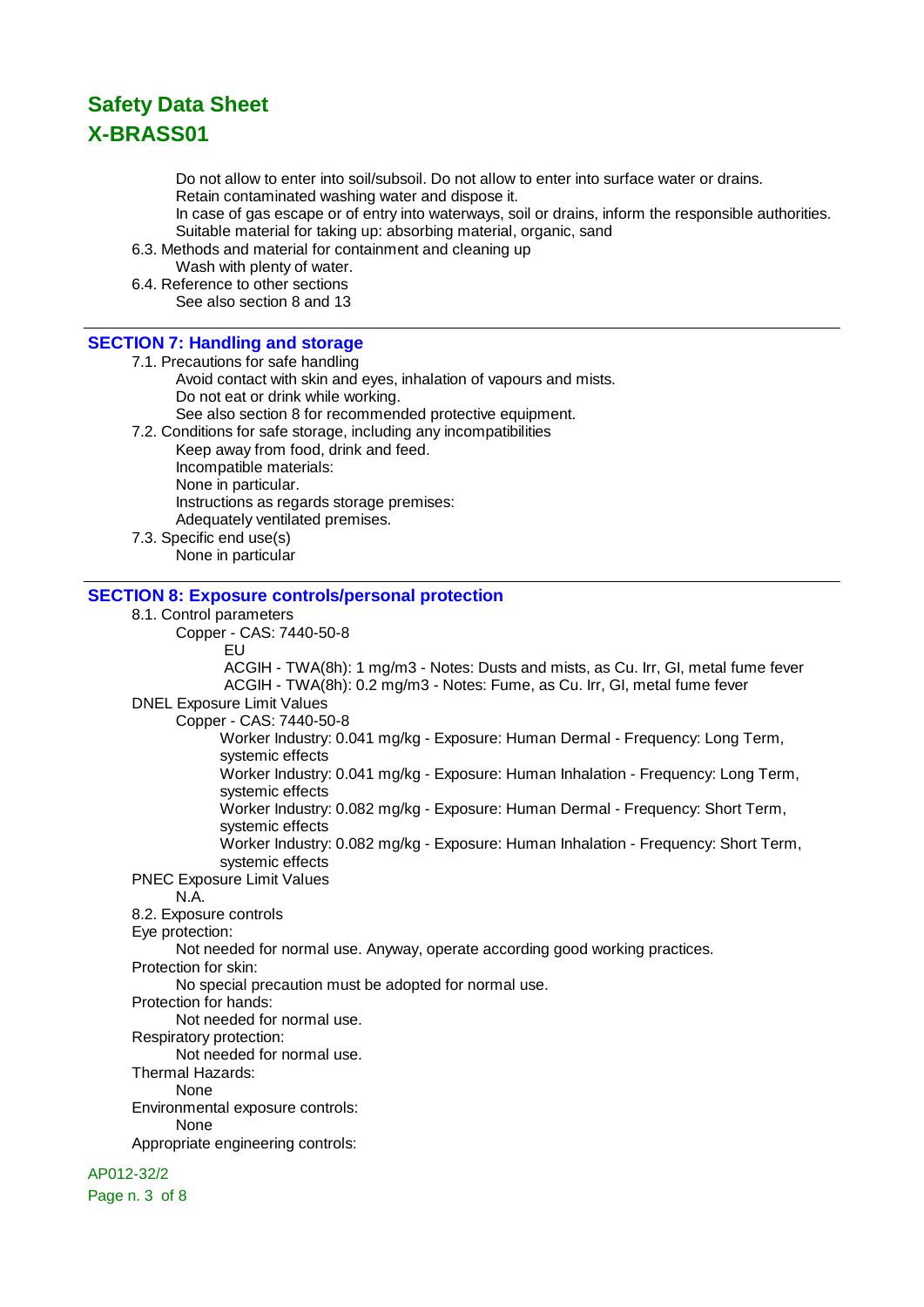None

### **SECTION 9: Physical and chemical properties**

9.1. Information on basic physical and chemical properties

| <b>Properties</b>                                | Value                               | Method: | Notes: |
|--------------------------------------------------|-------------------------------------|---------|--------|
| Appearance and colour:                           | Yellow<br>grained alloy             | --      | $-$    |
| Odour:                                           | <b>Odourless</b>                    | $-$     | $-$    |
| Odour threshold:                                 | N.A.                                | --      | --     |
| pH:                                              | N.A.                                | $-$     | $-$    |
| Melting point / freezing<br>point:               | 900-1000°C                          | --      | --     |
| Initial boiling point and<br>boiling range:      | N.A.                                | $-$     | --     |
| Flash point:                                     | N.A.                                | $-$     | $-$    |
| Evaporation rate:                                | N.A.                                | --      | --     |
| Solid/gas flammability:                          | N.A.                                | $-$     | --     |
| Upper/lower flammability<br>or explosive limits: | N.A.                                | --      | --     |
| Vapour pressure:                                 | N.A.                                | $-$     | $-$    |
| Vapour density:                                  | N.A.                                | $-$     | --     |
| Relative density:                                | 7.5-8.5 g/cm <sup>3</sup>           | $-$     | $-$    |
| Solubility in water:                             | Unsoluble in<br>water               | --      | --     |
| Solubility in oil:                               | Unsoluble in<br>organic<br>solvents | --      | --     |
| Partition coefficient (n-<br>octanol/water):     | N.A.                                | $-$     | --     |
| Auto-ignition temperature:                       | N.A.                                | $-$     | --     |
| Decomposition<br>temperature:                    | N.A.                                | --      | $-$    |
| Viscosity:                                       | N.A.                                | --      | $-$    |
| Explosive properties:                            | N.A.                                | --      | --     |
| Oxidizing properties:                            | N.A.                                | --      | $-$    |

AP012-32/2 Page n. 4 of 8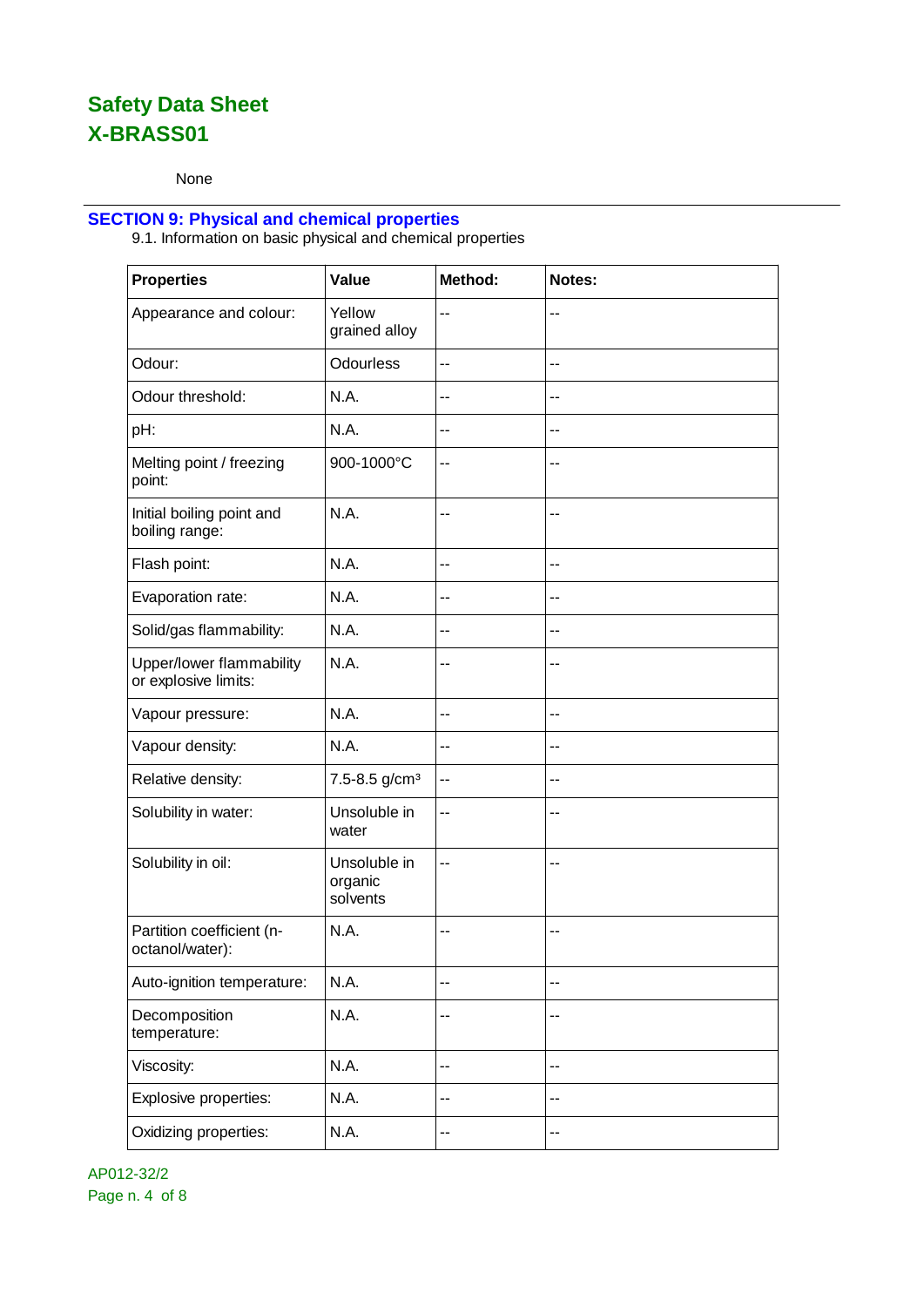9.2. Other information

| <b>Properties</b>                              | Value | Method: | Notes: |
|------------------------------------------------|-------|---------|--------|
| Miscibility:                                   | N.A.  | $-$     | $-$    |
| Fat Solubility:                                | N.A.  | $-$     | $-$    |
| Conductivity:                                  | N.A.  | --      | $-$    |
| <b>Substance Groups</b><br>relevant properties | N.A.  | --      | $-$    |

### **SECTION 10: Stability and reactivity**

- 10.1. Reactivity
	- Stable under normal conditions
- 10.2. Chemical stability Stable under normal conditions
- 10.3. Possibility of hazardous reactions None
- 10.4. Conditions to avoid Stable under normal conditions.
- 10.5. Incompatible materials None in particular.
- 10.6. Hazardous decomposition products None.

### **SECTION 11: Toxicological information**

11.1. Information on toxicological effects Toxicological information of the product: X-BRASS01 a) acute toxicity Not classified Based on available data, the classification criteria are not met b) skin corrosion/irritation Not classified Based on available data, the classification criteria are not met c) serious eye damage/irritation Not classified Based on available data, the classification criteria are not met d) respiratory or skin sensitisation Not classified Based on available data, the classification criteria are not met e) germ cell mutagenicity Not classified Based on available data, the classification criteria are not met f) carcinogenicity Not classified Based on available data, the classification criteria are not met g) reproductive toxicity Not classified Based on available data, the classification criteria are not met h) STOT-single exposure

AP012-32/2 Page n. 5 of 8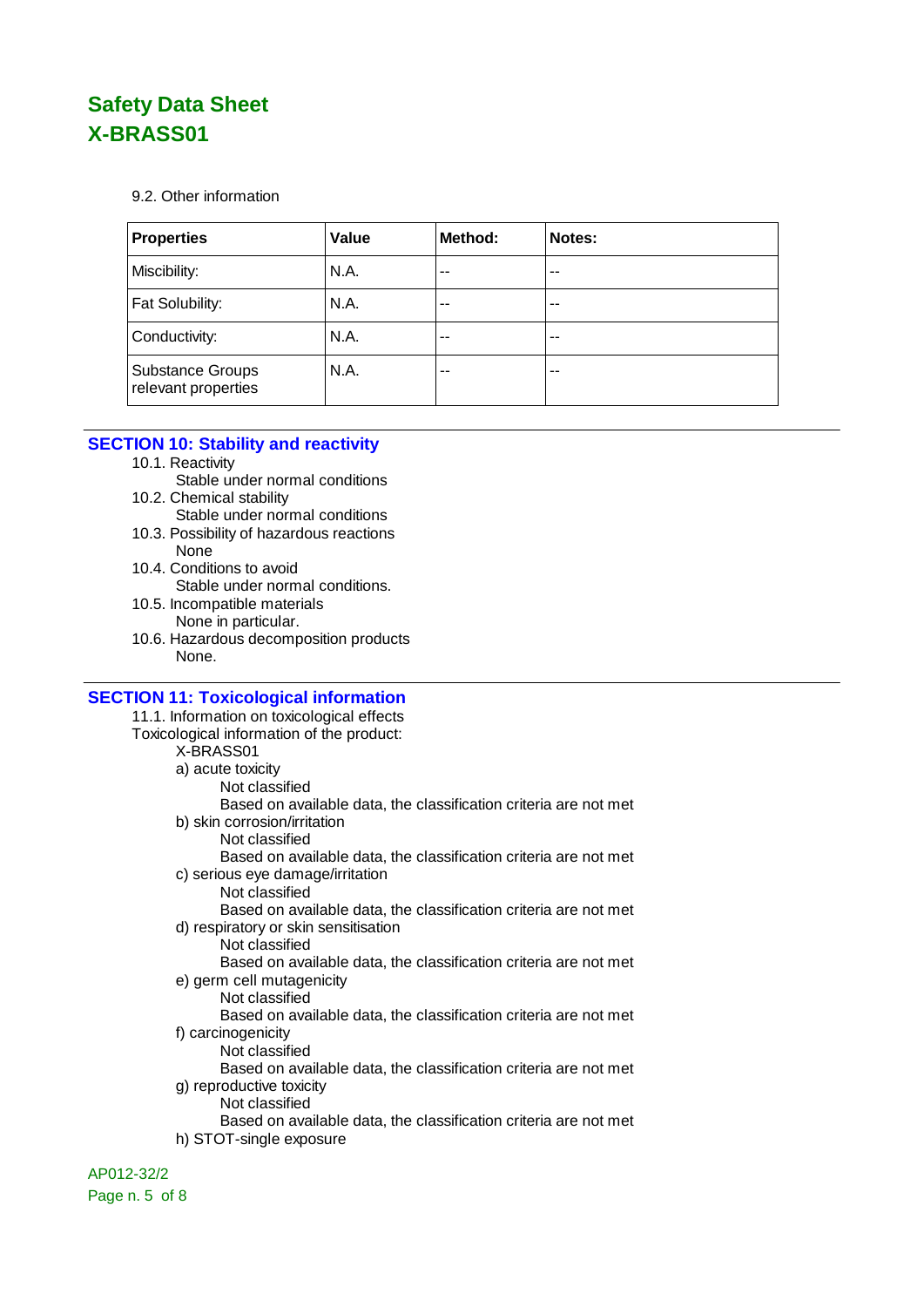Not classified

- Based on available data, the classification criteria are not met
- i) STOT-repeated exposure
	- Not classified

Based on available data, the classification criteria are not met

i) aspiration hazard

Not classified

Based on available data, the classification criteria are not met

Toxicological information of the main substances found in the product:

X-BRASS01 -

No specific risks can be referred to the solid state. Hazardous properties cannot be excluded but are unlikely when the product is handled appropriately. The product should be handled with the care usual when dealing chemicals. Fumes or fine dusts may cause irritation to the respiratory system, cough, headache, nausea, fever and cause sensitization by inhalation and skin contact.

Copper - CAS: 7440-50-8

TLV-TWA: 0.2mg/m³

### **SECTION 12: Ecological information**

#### 12.1. Toxicity

Adopt good working practices, so that the product is not released into the environment. X-BRASS01

Not classified for environmental hazards

Based on available data, the classification criteria are not met

12.2. Persistence and degradability

None N.A.

12.3. Bioaccumulative potential

N.A.

12.4. Mobility in soil

#### N.A.

- 12.5. Results of PBT and vPvB assessment
	- vPvB Substances: None PBT Substances: None
- 12.6. Other adverse effects

None

### **SECTION 13: Disposal considerations**

13.1. Waste treatment methods

Recover if possible. In so doing, comply with the local and national regulations currently in force.

## **SECTION 14: Transport information**

14.1. UN number Not classified as dangerous in the meaning of transport regulations. 14.2. UN proper shipping name N.A. 14.3. Transport hazard class(es) ADR-Class: Not dangerous for transportation<br>
IATA-Class: Not dangerous for transportation Not dangerous for transportation IMDG-Class: Not dangerous for transportation N.A. 14.4. Packing group N.A. 14.5. Environmental hazards Marine pollutant: No AP012-32/2 Page n. 6 of 8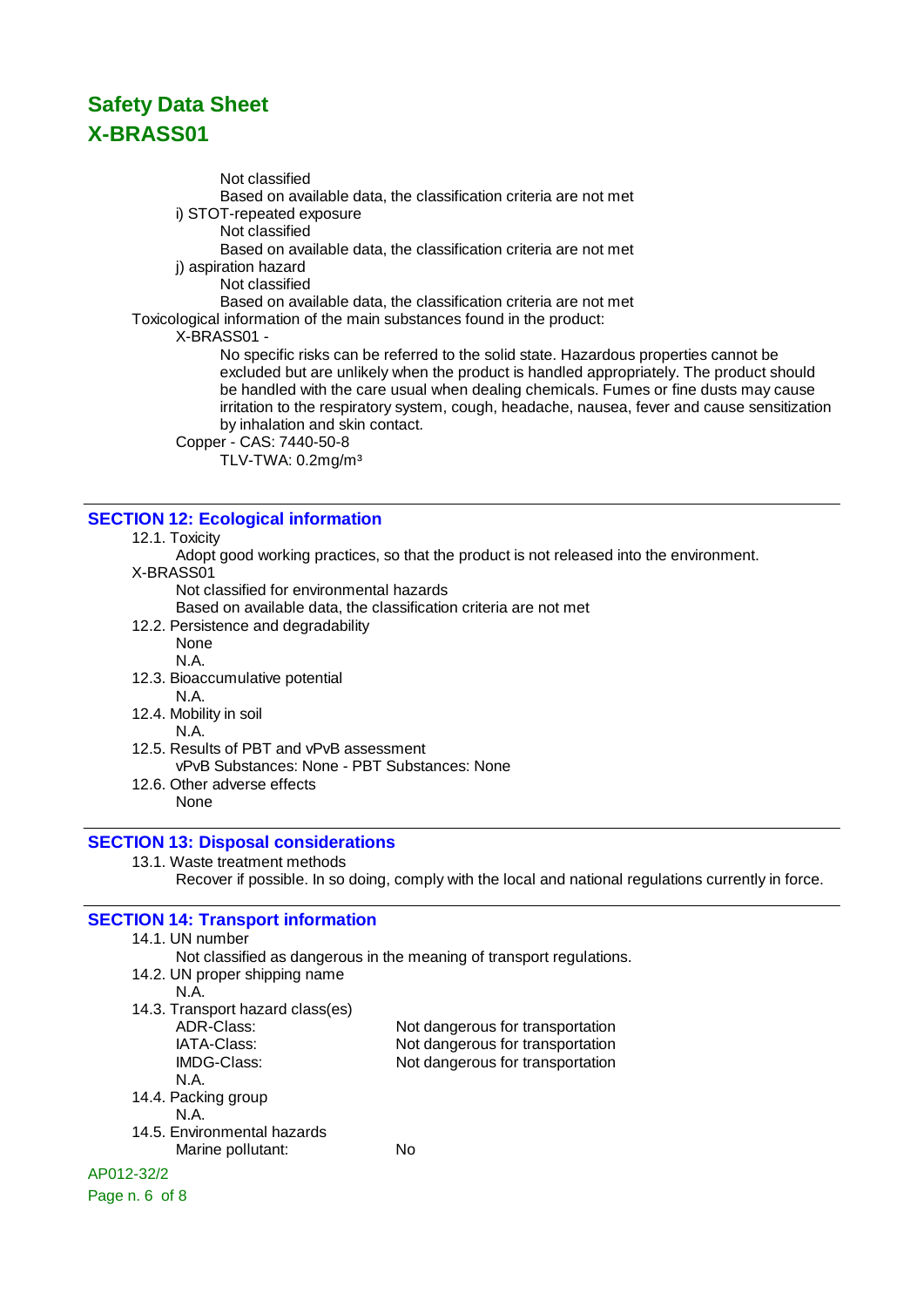N.A.

N.A. 14.6. Special precautions for user Rail (RID): Not dangerous for transportation N.A. 14.7. Transport in bulk according to Annex II of Marpol and the IBC Code

**SECTION 15: Regulatory information** 15.1. Safety, health and environmental regulations/legislation specific for the substance or mixture Dir. 98/24/EC (Risks related to chemical agents at work) Dir. 2000/39/EC (Occupational exposure limit values) Regulation (EC) n. 1907/2006 (REACH) Regulation (EC) n. 1272/2008 (CLP) Regulation (EC) n. 790/2009 (ATP 1 CLP) and (EU) n. 758/2013 Regulation (EU) 2015/830 Regulation (EU) n. 286/2011 (ATP 2 CLP) Regulation (EU) n. 618/2012 (ATP 3 CLP) Regulation (EU) n. 487/2013 (ATP 4 CLP) Regulation (EU) n. 944/2013 (ATP 5 CLP) Regulation (EU) n. 605/2014 (ATP 6 CLP) Regulation (EU) n. 2015/1221 (ATP 7 CLP) Regulation (EU) n. 2016/918 (ATP 8 CLP) Regulation (EU) n. 2016/1179 (ATP 9 CLP) Regulation (EU) n. 2017/776 (ATP 10 CLP) Restrictions related to the product or the substances contained according to Annex XVII Regulation (EC) 1907/2006 (REACH) and subsequent modifications: None Where applicable, refer to the following regulatory provisions : Directive 2012/18/EU (Seveso III) Regulation (EC) nr 648/2004 (detergents). Dir. 2004/42/EC (VOC directive)

Provisions related to directive EU 2012/18 (Seveso III): Seveso III category according to Annex 1, part 1 None

15.2. Chemical safety assessment No Chemical Safety Assessment has been carried out for the mixture.

## **SECTION 16: Other information**

This document was prepared by a competent person who has received appropriate training. Main bibliographic sources:

ECDIN - Environmental Chemicals Data and Information Network - Joint Research Centre, Commission of the European Communities

SAX's DANGEROUS PROPERTIES OF INDUSTRIAL MATERIALS - Eight Edition - Van Nostrand Reinold

The information contained herein is based on our state of knowledge at the above-specified date. It refers solely to the product indicated and constitutes no guarantee of particular quality. It is the duty of the user to ensure that this information is appropriate and complete with respect to the specific use intended.

This MSDS cancels and replaces any preceding release.

ADR: European Agreement concerning the International Carriage of

AP012-32/2 Page n. 7 of 8